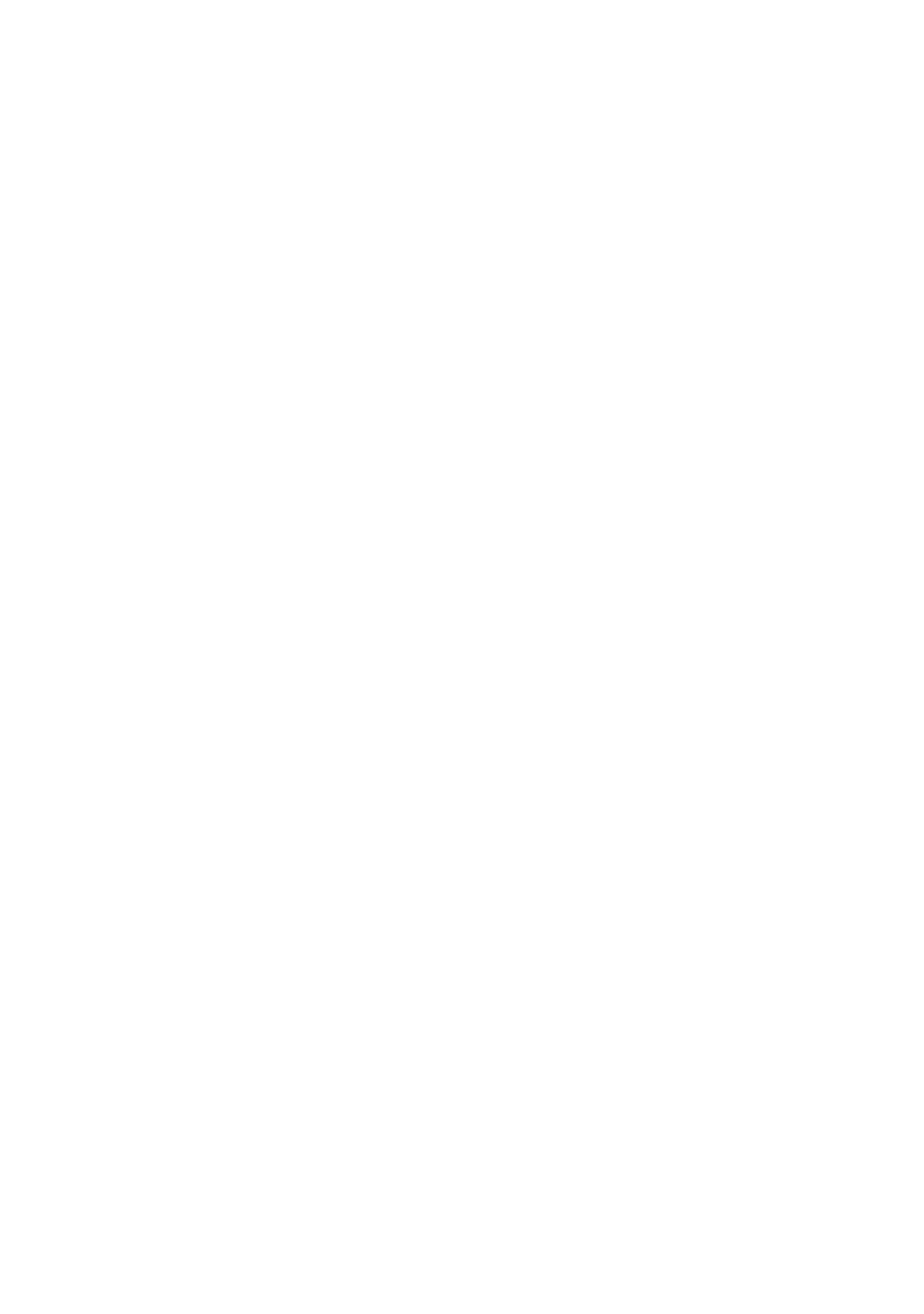## **Rock Climbing Instructor Scheme Syllabus**

| <b>Personal Rock</b><br><b>Climbing</b>    | The candidate must be able to demonstrate:                                                                                                                                                                                                                                                                                                                                                                                                                                                                                                                                                          |
|--------------------------------------------|-----------------------------------------------------------------------------------------------------------------------------------------------------------------------------------------------------------------------------------------------------------------------------------------------------------------------------------------------------------------------------------------------------------------------------------------------------------------------------------------------------------------------------------------------------------------------------------------------------|
|                                            | competent, safe and assured leading of multi-pitch rock<br>$\bullet$<br>climbs of seventeen standard:<br>care for and leadership of a party scrambling on rocky<br>٠<br>terrain including the use of short rope technique;<br>safe control of a party in descent and retreat from a<br>٠<br>rock climb or steep broken ground;<br>knowledge and use of a wide range of mountaineering<br>٠<br>and rock-climbing equipment;<br>suitable choice of a route, given the ability of a party,<br>٠<br>weather and conditions;<br>an ability to navigate in mountain terrain with speed<br>and efficiency. |
| <b>Rock Climbing</b><br><b>Instruction</b> | The candidate must be able to:<br>prepare and organise a day's rock climbing instruction<br>for a large group on a single pitch crag, including<br>abseiling<br>climbing,<br>bouldering, top-roping,<br>and<br>lowering;<br>assess the ability of a group and give a safe, enjoyable<br>$\bullet$<br>and educational day;<br>instruct and coach committed rock climbers on multi-                                                                                                                                                                                                                   |
|                                            | pitch climbs, teaching: rock-climbing skills, advanced<br>rope work and leading.                                                                                                                                                                                                                                                                                                                                                                                                                                                                                                                    |
| <b>Improvised</b><br><b>Rescue</b>         | The candidate must be able to:<br>perform a variety of improvised rescue techniques<br>using normal climbing equipment, including lowering,                                                                                                                                                                                                                                                                                                                                                                                                                                                         |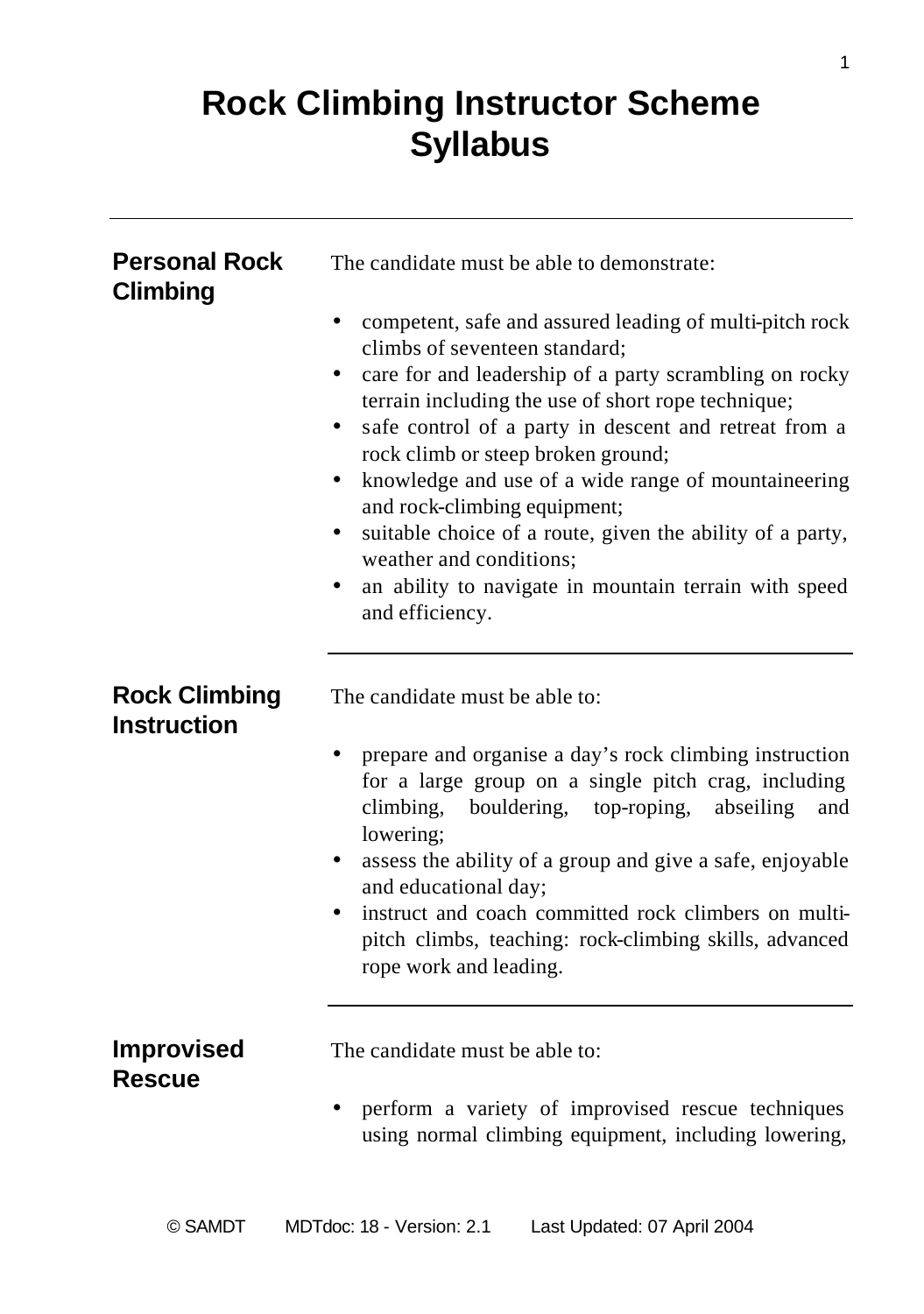|                                       | hoisting, abseiling, prussiking and escaping from the<br>system;<br>assess a crag problem and determine the most efficient<br>and effective solution.                                                                                                                                                                                                                                                                   |
|---------------------------------------|-------------------------------------------------------------------------------------------------------------------------------------------------------------------------------------------------------------------------------------------------------------------------------------------------------------------------------------------------------------------------------------------------------------------------|
|                                       | Mountain Rescue The candidate must be able to assess an accident scene,<br>and implement appropriate action.                                                                                                                                                                                                                                                                                                            |
| <b>Risk</b><br>Assessment             | The candidate must be:<br>aware of the responsibilities of the rock climbing<br>instructor to the South African Mountaineering<br>Development and Training Programme, employer and<br>society;<br>evaluate the needs and requirements of the individual<br>and the party and to obtain a suitable level of<br>adventure, risk and safety.                                                                               |
| <b>Accreditation</b><br><b>Scheme</b> | The candidate must be:<br>able to demonstrate an ability to instruct and supervise<br>the elements of the Single Pitch Supervisor Award and<br>the Rock Climbing Leader Certificate levels;<br>aware of the standards required for the assessment of<br>the above awards and knowledgeable on suitable<br>methods of assessment;<br>knowledgeable on the philosophy, structure and<br>organisation of the above awards. |
| <b>Mountain</b><br><b>Environment</b> | The candidate must be:<br>knowledgeable<br>the<br>mountain<br>environment.<br>$\bullet$<br>on<br>including: geology, natural history, flora and fauna;<br>knowledgeable on the multiple use of mountain areas<br>and the necessity for the conservation and protection<br>of land against human pressures;                                                                                                              |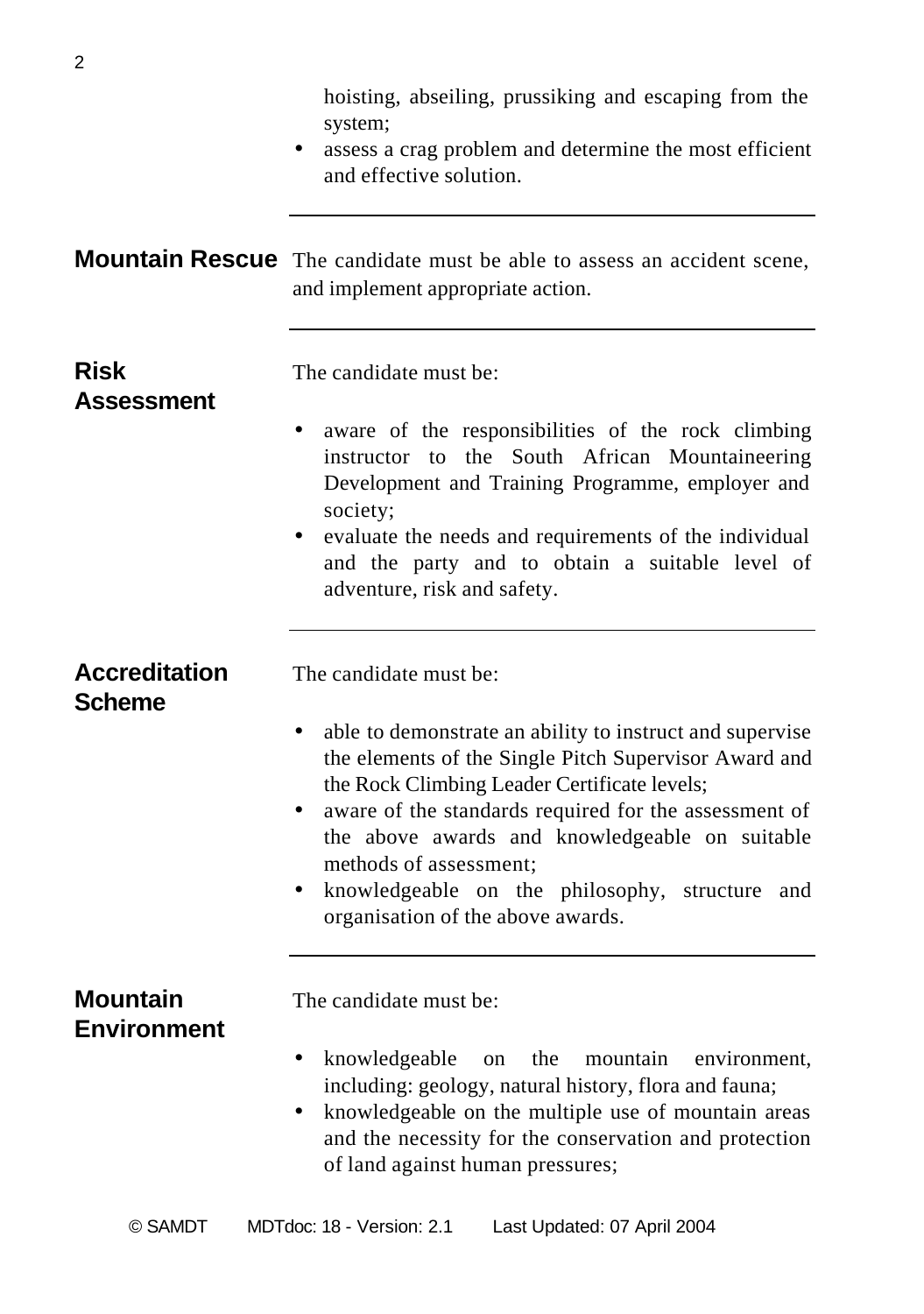- aware of the problems relating to access to mountainous country and our impact upon it;
- able to enthuse and educate others in the above topics.

# **Rock Climbing**

**Development of** The candidate must be able to demonstrate:

- knowledge of rock climbing history;
- knowledge of a wide range of rock-climbing literature including instructional books, guide books and biographical elements;
- knowledge of the structure of mountaineering clubs and organisations.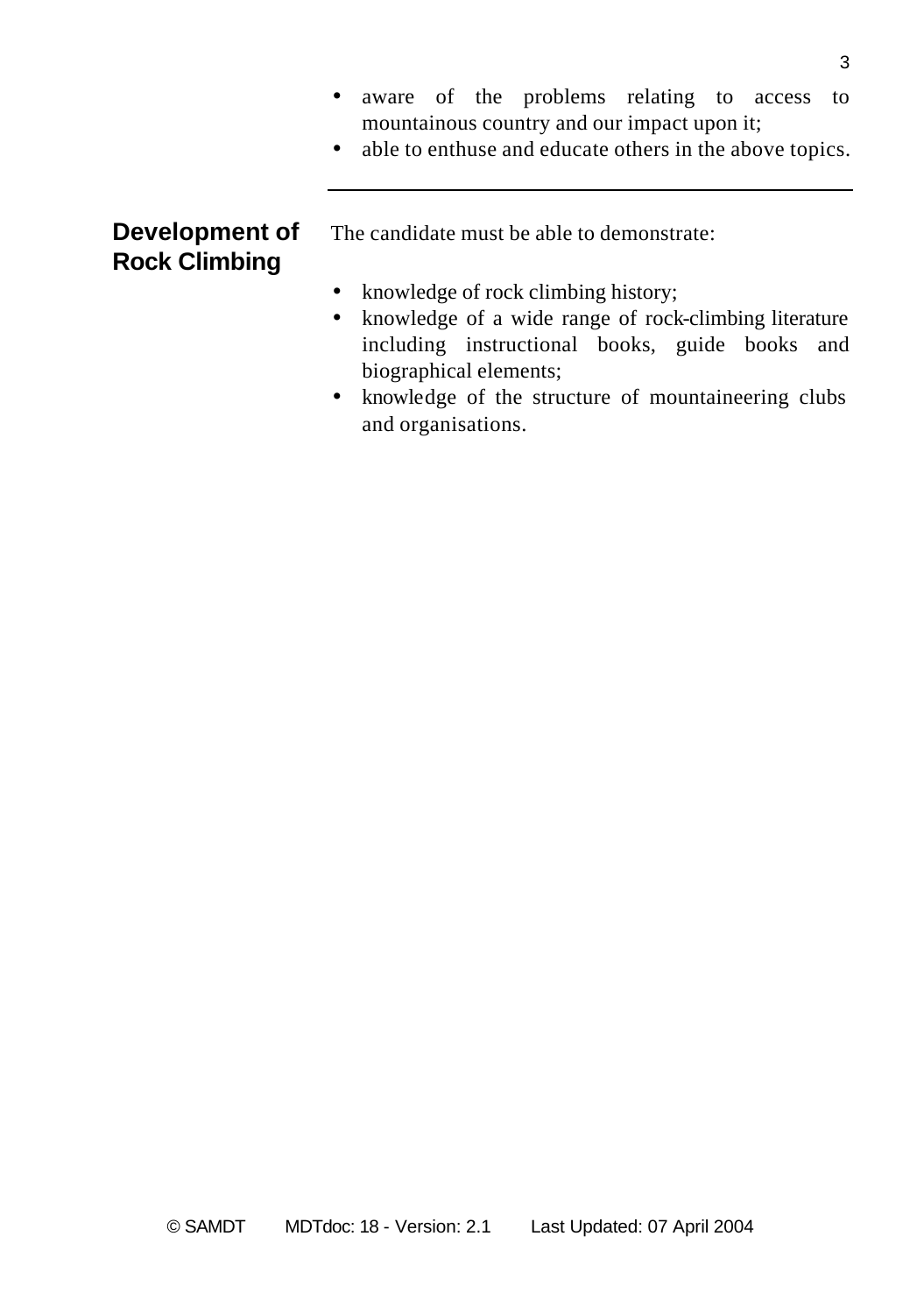### **Rock Climbing Instructor Scheme Acknowledgements**

- 1. **South African Mountaineering Development and Training Programme** Technical Committee
- 2. **Mountain Club of South Africa. National Training Sub-committee (1994)** *Mountain Leadership Training Scheme*. *Proposed Policy and Guidelines a Consultative Document.*
- 3. **Mountain Leader Training Board (UK)** *Mountain Instructor Scheme Prospectus and Syllabus.*
- 4. **United Kingdom Mountain Training Board (1994)** *Mountain Instructor Scheme Prospectus and Syllabus*.
- 5. **United Kingdom Mountain Training Board (1995)** *National Guidelines*.